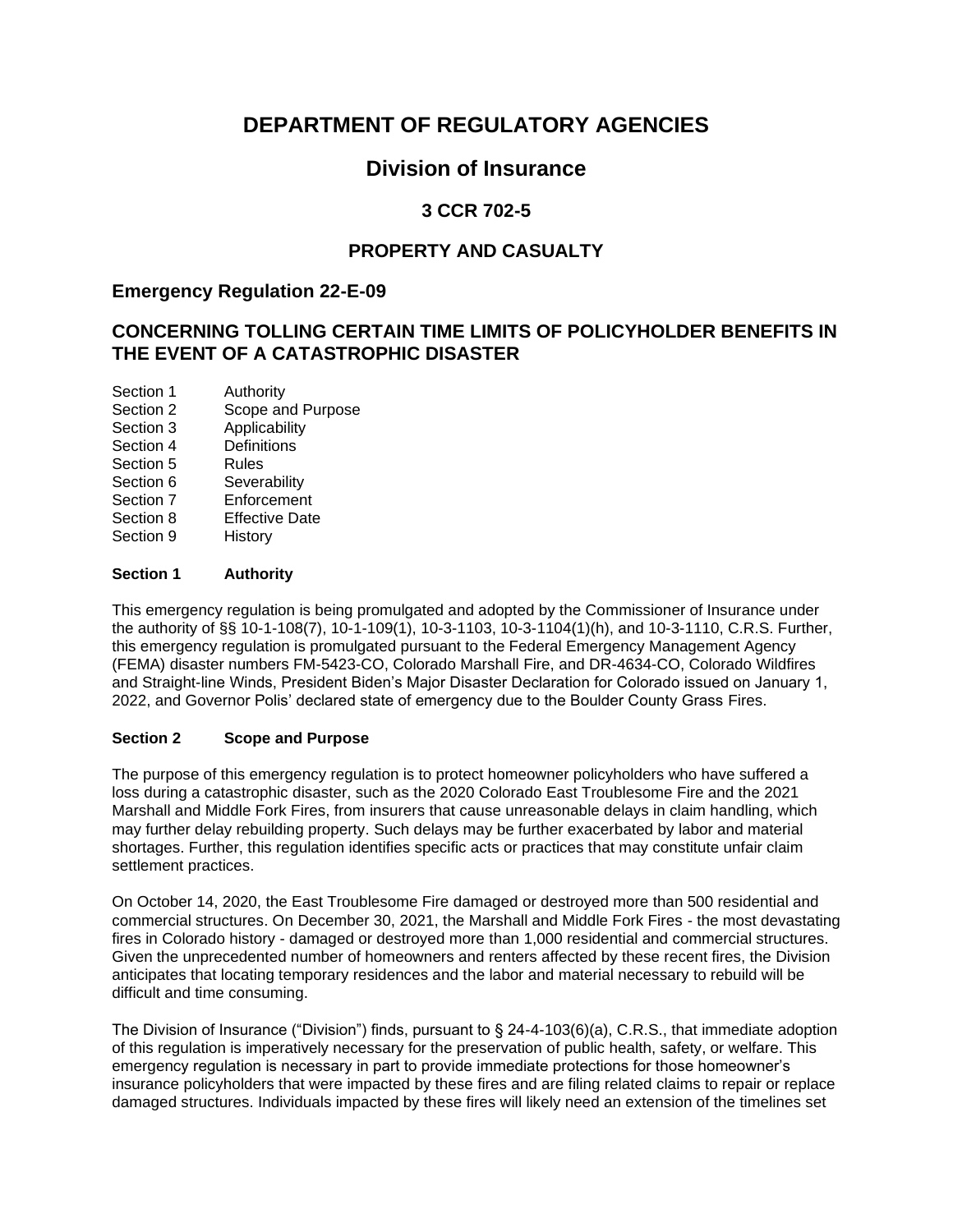forth in homeowner insurance policies to repair or replace lost property given the large volume of damaged or destroyed structures, complicated by potential labor and material shortages caused by the COVID-19 public health emergency. Therefore, compliance with the requirements of § 24-4-103, C.R.S., would be contrary to the public interest.

## **Section 3 Applicability**

This regulation shall apply to all insurers issuing homeowner insurance policies that have loss claims resulting from the catastrophic disasters in Colorado.

### **Section 4 Definitions**

- A. "Additional living expense coverage" or "ALE" shall have the same meaning as set forth in § 10-4- 110.8(3)(a), C.R.S.
- B. "Catastrophic disaster" shall have the same meaning as set forth in § 10-2-103(1), C.R.S.
- C. "Recoverable Depreciation" shall have the same meaning as set forth in  $\S$  10-4-110.8(3)(q), C.R.S.

### **Section 5 Rules**

In the event of a catastrophic disaster, an insurer shall waive any waiting periods related to ALE benefits for those policyholders whose residence requires repair or replacement or if the policyholder permanently relocates.

In the event of a catastrophic disaster, an insurer shall act in good faith and shall consider any adverse circumstances beyond the insured's control that may require maintaining and extending policyholder benefits beyond those afforded by the timelines in the underlying insurance policy. In determining whether certain benefits should be extended, insurers shall take into account all circumstances affecting the claim, including, but not limited to, labor and material shortages and other circumstances affecting the claim but not directly caused by the catastrophic disaster. The Division is specifically concerned with ALE benefits and time limits on repair or replacement for recoverable depreciation coverage. If the insured has acted in good faith and with reasonable diligence, the insurers shall also act in good faith to maintain or toll policy time limits where necessary to protect its policyholders.

In the event of a catastrophic disaster, where an insurer causes an unreasonable delay in the settlement of a claim, the insurer shall:

- 1. Toll the ALE time limits for the duration of the time required to repair or replace the damaged property.
- 2. Toll the policy time limits for the policyholder to complete the repair or replacement of the damaged part of the property necessary for issuance of the replacement cost value payment.

In the event of a catastrophic disaster, if the insurer has caused delays in providing the initial estimate of damages and/or the actual cash value payment, the insurer shall act in good faith and toll the time period that the policyholder can recover ALE benefits and collect recoverable depreciation by a time period equivalent to the delayed action by the insurer.

In the event of a catastrophic disaster, failure to toll policy time limits for ALE or recoverable depreciation (RCV) benefits beyond policy time period limits, after causing an unreasonable delay in the settlement of a claim, may constitute an unfair settlement claim practice.